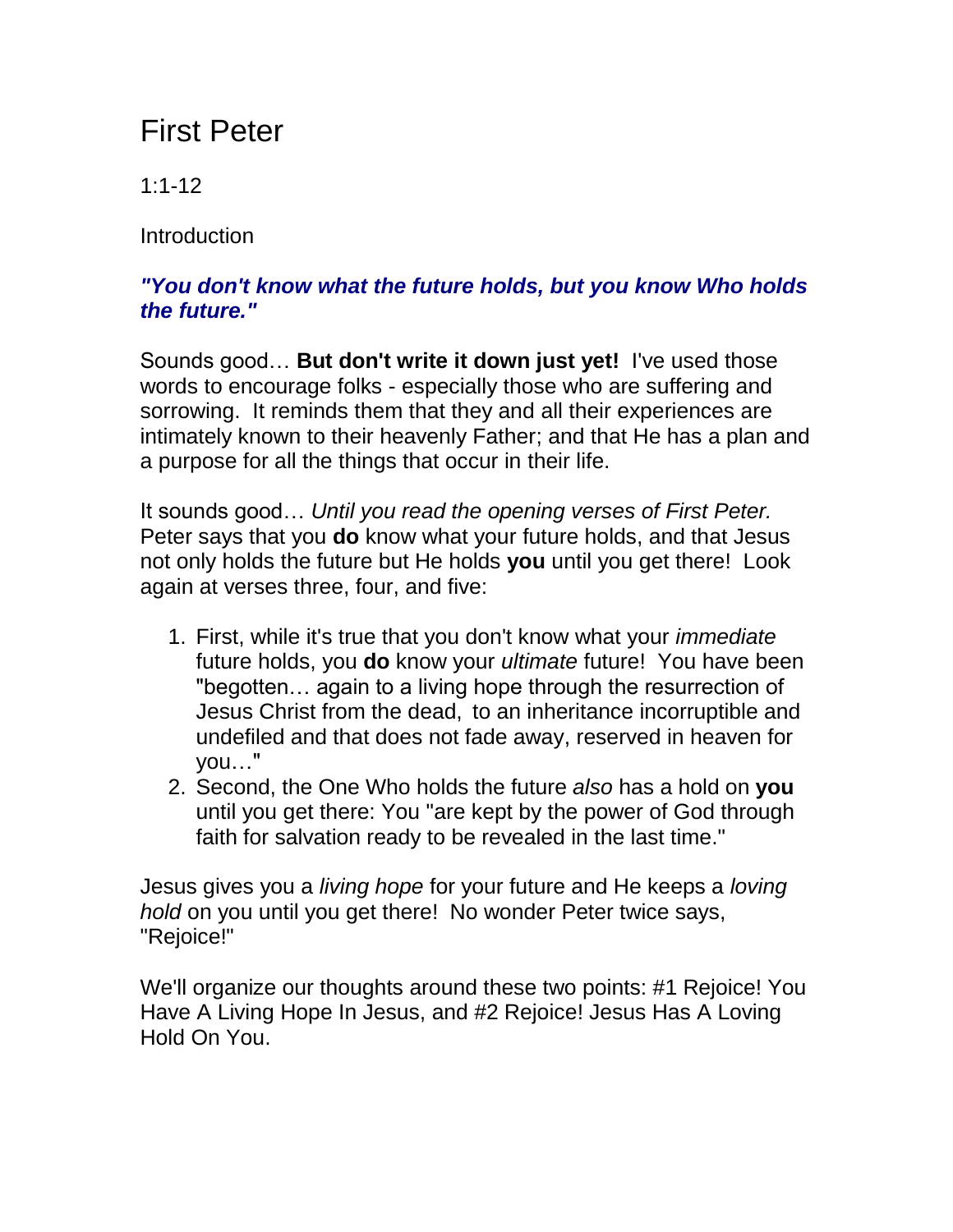#1 Rejoice! You Have A Living Hope In Jesus (v1-6a)

"Peter, an apostle of Jesus Christ," (verse 1) was the author of this letter and the next. He and his brother Andrew ran a fishing business until Jesus called them, saying "Follow Me, and I will make you fishers of men." Peter's given name was Simon, but Jesus changed it to Peter, meaning *a rock*. It is a reminder of the new nature he had been given: As Simon he was prone to fleshly failures, but as Peter he was empowered to walk in the spirit.

1 Peter 1:1 …To the pilgrims of the Dispersion in Pontus, Galatia, Cappadocia, Asia, and Bithynia,

"Pilgrims" is best translated by a word we don't use very much anymore - the word *sojourners*. It means *a resident foreigner*. Once you become a Christian, you become a citizen of heaven. Everywhere you reside on earth is foreign to the true desire of your heart to be home with Jesus in heaven.

The word "dispersion" means *scattered* and originally referred only to Jews living outside of the Promised Land. Peter adapted it to describe all Christians - both Jew and Gentile. Many of the phrases Peter used in this letter describe Gentiles saved out of paganism rather than Jews saved out of Judaism. Our "Promised Land" is heaven and we are scattered sojourners until we go home.

The cities are listed probably in the order in which the letter was carried to them through the region we call Asia Minor.

1 Peter 1:2 elect according to the foreknowledge of God the Father, in sanctification of the Spirit, for obedience and sprinkling of the blood of Jesus Christ: Grace to you and peace be multiplied.

Wanna talk about divine "elect[ion]?" It's a doctrine Christians have argued about and divided over for centuries - and there's no end in sight to the disagreement. I'll tell you what I believe in a moment... But first I need to point out something.

The word translated "elect" (or "chosen") at the beginning of what is verse two in our English versions is actually found in verse one in the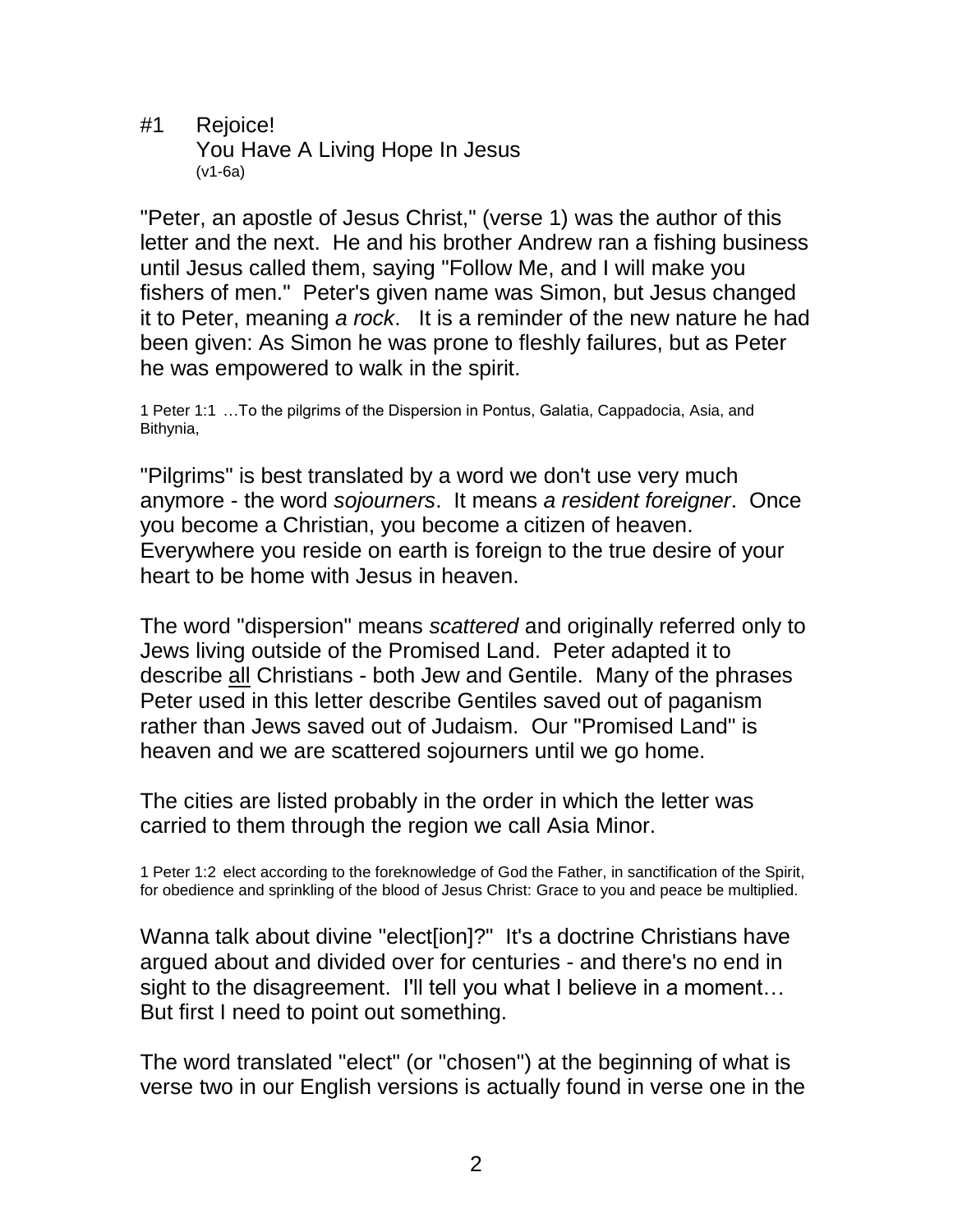Greek text. It's there as an adjective modifying the word "sojourners." Peter simply said, "to the chosen sojourners."

Peter's use of the word "elect" was a comparison his readers would have immediately understood. In the Old Testament, the nation of Israel was God's elect people on the earth. They were often scattered away from their Promised Land on earth; but they could always trust in God's providential care to return them to Jerusalem. In the New Testament, the Church is God's elect people on the earth. We are always scattered away from our true home in heaven; but we trust in God's providential care to bring us home to the New Jerusalem, the heavenly Jerusalem.

It was their scattering as sojourners that was "according to the foreknowledge of God the Father," *not* their election. The word for "elect" is *nine words away* in the Greek text. It is their entire earthly situation as scattered sojourners that was foreknown by God. (Grudem).

I spend a little extra time whenever words like "elect" and "foreknowledge" appear in a Bible passage because there's been a resurgence in recent years of certain teachings that came out of the Reformation. Those teachings now attach themselves to these words in ways the Bible never intended. For example: Christians are being told God's election of individuals is according to His foreknowledge and that must mean some people are predestined to be saved and that others are predestined to be damned to Hell. *Not true!* That's never what the Bible teaches.

So what do I believe about divine election? I believe you were chosen by God for salvation from before the foundation of the earth; **and** that every human being has free-will to receive or reject His offer of salvation in Jesus Christ. You are chosen but free. The Bible simultaneously teaches both. Attempts to resolve this any further always emphasize one truth over the other and lead you away from truth into error.

He hasn't mentioned it yet, but Peter's readers were suffering and were about to suffer even more. God foreknew the hardships of His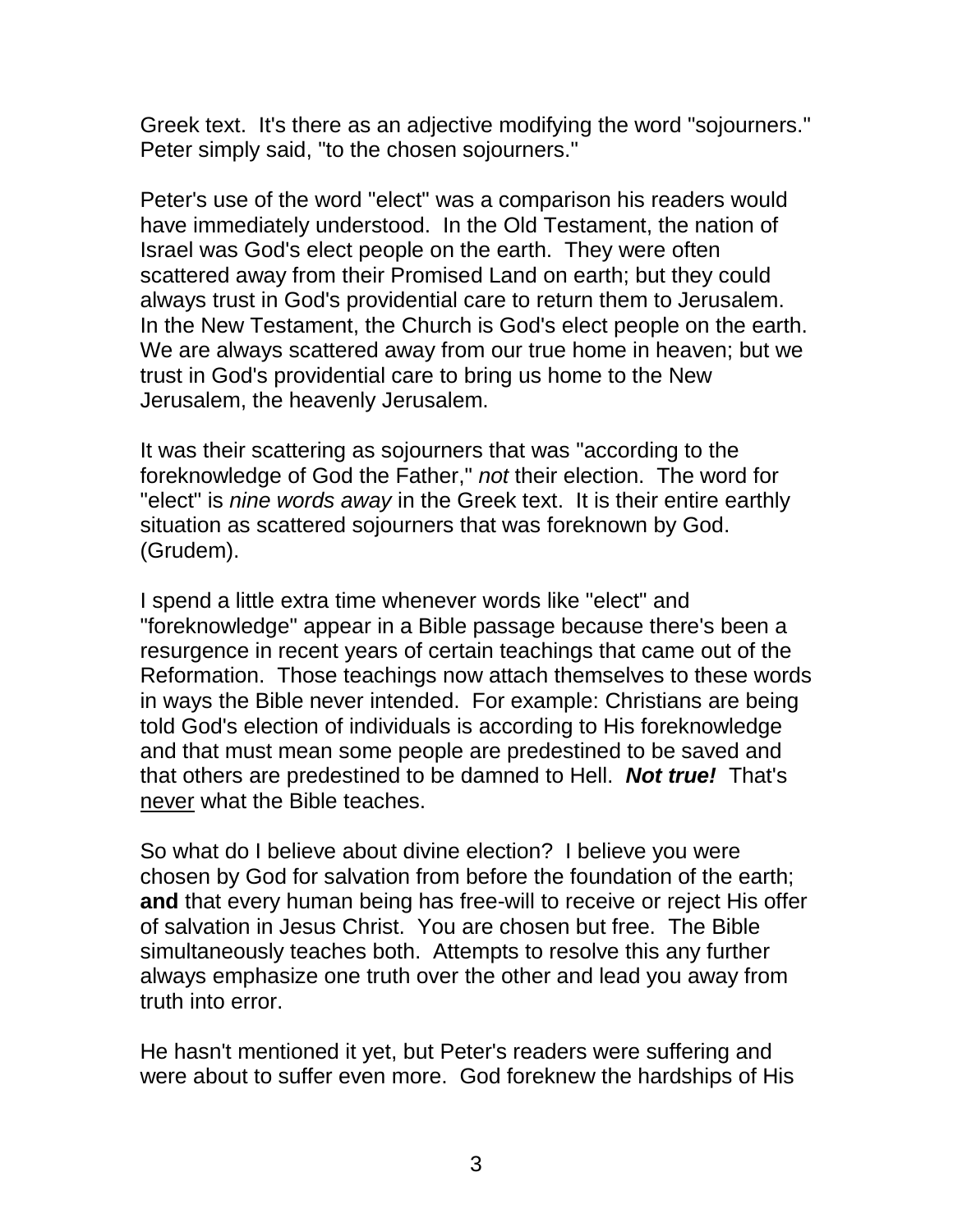chosen sojourners. God's foreknowledge of their sufferings was a great comfort.

The next words of verse two summarize your daily Christian experience: Everyday you are being *sanctified* but need *sprinkling*.

1 Peter 1:2 …in sanctification of the Spirit, for obedience and sprinkling of the blood of Jesus Christ: Grace to you and peace be multiplied.

"Sanctification of the Spirit" is the daily, ongoing work of God the Holy Spirit within you to give you ever-increasing victory over sin. His indwelling presence enables you to walk in "obedience" to Jesus Christ. Still, you will sin. When you sin you have the "sprinkling of the blood of Jesus Christ" for your sin. It's a reference to the Old Testament practice of people being sprinkled for purification whenever they came into contact with something that defiled them. You are not literally sprinkled; but you are to understand that Jesus' death on the Cross provides a daily cleansing from sin as you confess your sin and have your fellowship restored.

"Grace… and peace" are "multiplied" reminds you that **every** moment spent on earth as a sojourners can be filled - "multiplied" - with spiritual blessings. Peter was getting them - *and us* - ready to put suffering and sorrowing into the proper spiritual perspective.

1 Peter 1:3 Blessed *be* the God and Father of our Lord Jesus Christ, who according to His abundant mercy has begotten us again to a living hope through the resurrection of Jesus Christ from the dead,

"Blessed" is an encouragement to *bless* God - to worship Him at all times. He showed His "abundant mercy" when Jesus Christ rose from the dead in fulfillment of His promises to save lost mankind. You were dead in trespasses and sins but were "begotten again"; you were born-again and are spiritually alive.

Now that you are spiritually alive you have a "living hope." Suffering or sorrowing will befall you as a sojourner, but you are able to look ahead with absolute confidence to your ultimate future.

Your ultimate future is described in verses four and five: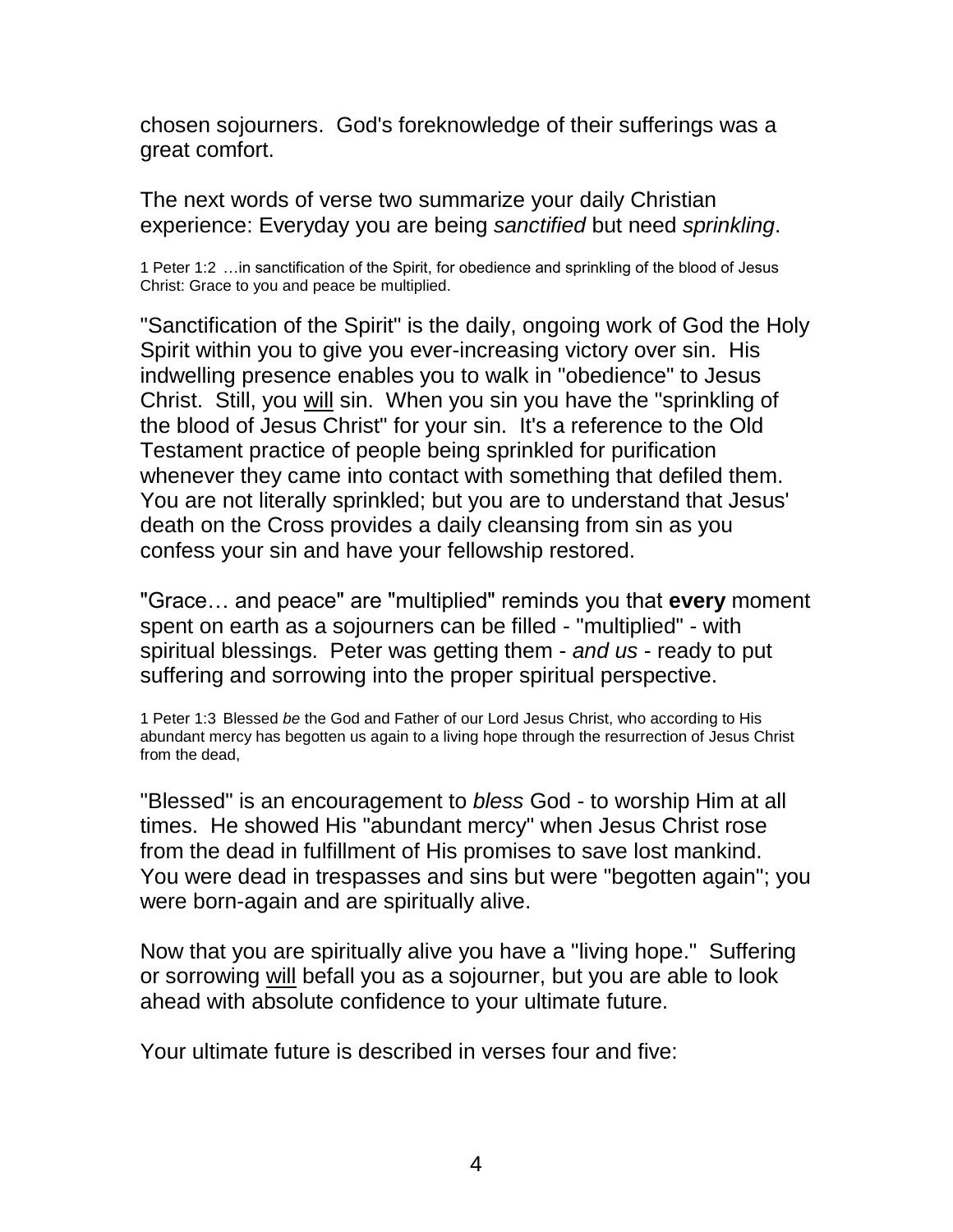1 Peter 1:4 to an inheritance incorruptible and undefiled and that does not fade away, reserved in heaven for you,

1 Peter 1:5 who are kept by the power of God through faith for salvation ready to be revealed in the last time.

In heaven you have "an inheritance" that is eternal. It cannot ever be affected by death, or by sin, or by the passage of time. It is being "reserved." Peter is *not* talking about the rewards you might be given by Jesus when He looks back on your life of service. The verb tense means your "inheritance" is *already there*, being reserved by God for you.

What is your inheritance that is already there? The phrase in verse five, "the salvation ready to be revealed in the last time," is synonymous with your "inheritance." Your inheritance is the full and complete "reveal[ing] of your "salvation." This is Peter's way of saying that God, Who has begun a good work in you, will complete it. Your "salvation ready to be revealed in the last time" is the fullness of your salvation and includes things like your new, glorified body that is totally free forever from sin and death. God's finished work in you is already reserved and waiting for you in heaven.

## **You are definitely going to get there to enjoy it:**

1 Peter 1:5 who are kept by the power of God through faith…

You are definitely going to get there to enjoy the completion of your salvation because **you** are being "kept by the power of God." "Kept" is a military term meaning *guarded*, *kept safe*, and *carefully watched*. It's a strong statement of your eternal security as a believer.

God is guarding you, keeping you safe, and carefully watching you. You're going to get to heaven where God will complete what He has begun in you.

*He's doing it, though, while you are a scattered sojourner who suffers and sorrows!* Thus the words in verse five, "through faith." This doesn't mean you somehow keep yourself a child of God by faith; God is the one Who does all the keeping in these verses! It means you believe God, regardless your situation on the earth, and "through faith" have a living hope in your future.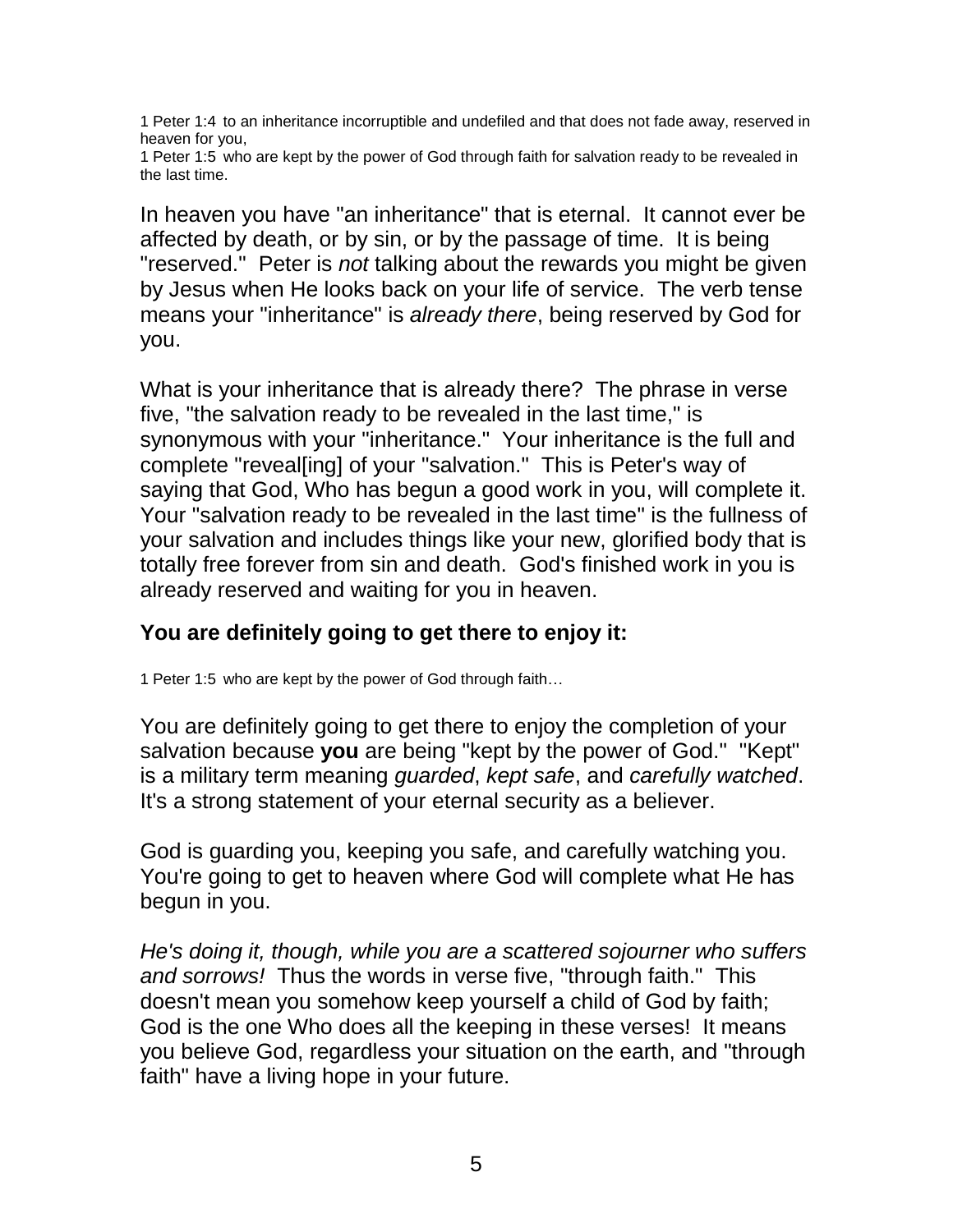Your response to these truths is in the opening words of verse six, "In this you greatly rejoice…" If you look back with understanding upon what Peter said, you cannot help but rejoice…

Unless or until reality hits and your sufferings and sorrowings as a scattered sojourner begin to undermine your faith. In those times,

#2 Rejoice! Jesus Has A Loving Hold On You (v6b-12)

Jesus' hold on you is never more secure than when you are experiencing hardships. Your sufferings only strengthens His grip.

1 Peter 1:6 …though now for a little while, if need be, you have been grieved by various trials,

"Various trials" summarizes just about anything you might experience to cause you to be "grieved." Also please recognize that your grief is very real. The Christian does not simply repress grief by some psychological technique of positive-thinking. He overcomes it with the joy of His Savior's hold upon Him.

Two important things are told to you about your various trials:

- 1. First, they are **temporary** only "for a little while." They may last your entire lifetime on earth; but that is nothing compared to your inheritance in eternity.
- 2. Second, they are **necessary**. Peter said, "if **need** be…" God only allows you to experience what He knows you need.

Peter used an illustration that shows both the temporary and necessary character of your various trials:

1 Peter 1:7 that the genuineness of your faith, *being* much more precious than gold that perishes, though it is tested by fire, may be found to praise, honor, and glory at the revelation of Jesus Christ,

Raw gold is valuable but not very beautiful or useful. In order to be made into something both beautiful and useful it must be cast into a mold and heated to 1900 degrees Fahrenheit. As it is heated the impurities within the raw ore rise to the surface and are skimmed-off.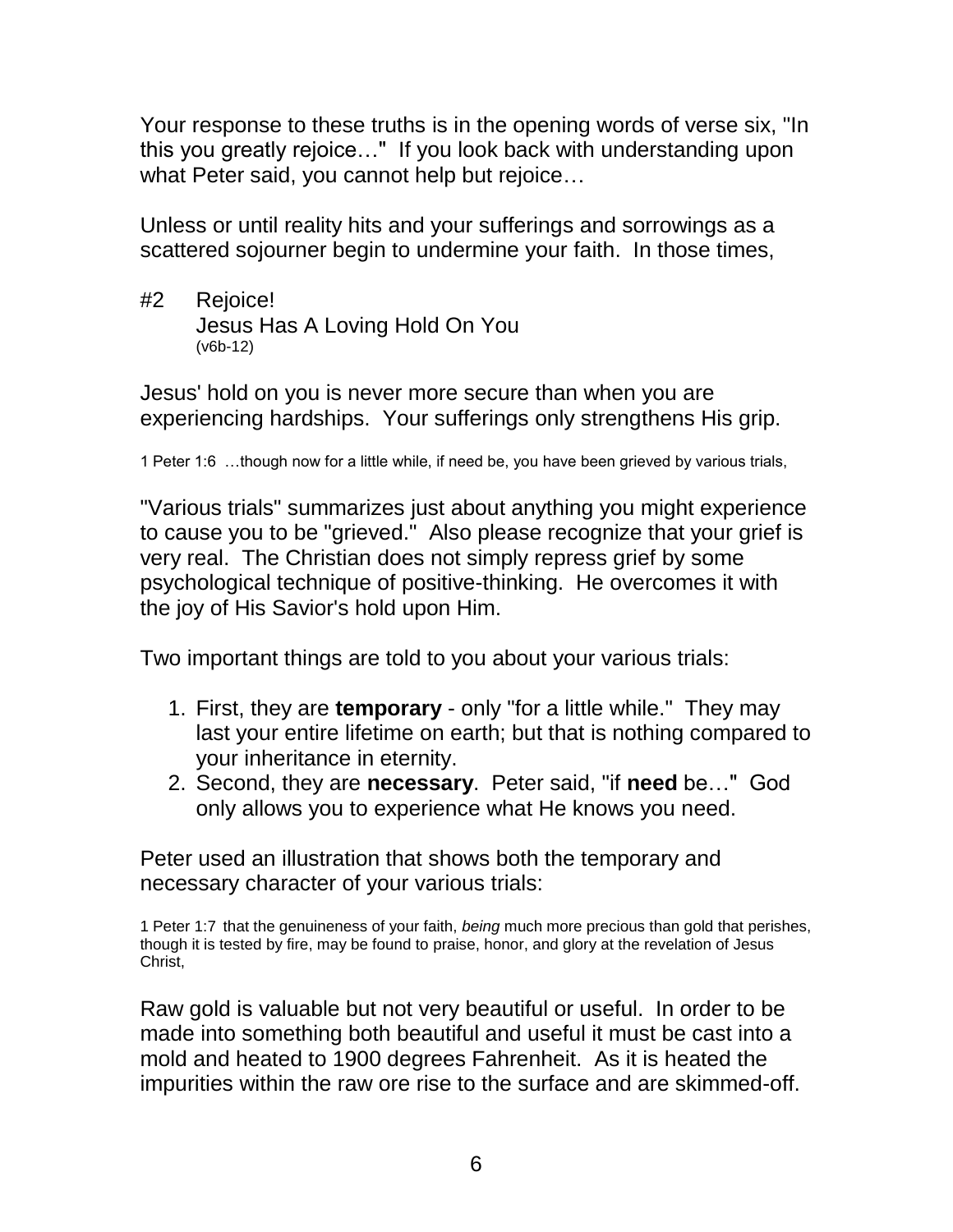The craftsman knows all the impurities are gone when the heated gold is mirror-like and he can see in it his reflection.

Your various trials are God's way of refining you so that Jesus Christ is revealed in and through your life. God is at work skimming-off the impurities and He'll do it until He sees Himself reflected in your life.

Your various trials are like a jewelers stamp - but instead of 18 karat gold you are stamped "genuine" faith. Meanwhile all the "praise, honor, and glory" are given to God for what He is accomplishing in you.

"Genuine" faith is not something mystical only available to superspiritual saints. It is simple and is described for you in verses eight and nine:

1 Peter 1:8 whom having not seen you love. Though now you do not see *Him,* yet believing, you rejoice with joy inexpressible and full of glory,

1 Peter 1:9 receiving the end of your faith - the salvation of *your* souls.

"Whom having not seen you love" looks back at your conversion to Christ. You've never seen Jesus Christ except by faith - but that was enough for you to see His love for you and to respond by giving Him your heart and life.

The rest of verse six describes your faith from conversion until His coming. You still don't see Jesus except by faith - but that is enough for you to "believe" in His Word and the power of His indwelling Spirit.

"Receiving the end of your faith - the salvation of your souls" obviously looks forward to your future. By faith you "receive" the living hope Peter has been describing - that one day you will be in heaven and the salvation God has begun in you will be completed.

Here's another way of understanding this. You're in a trial. You look *back* and "see" by faith Jesus has saved you… You look *forward* and "see" by faith Jesus will complete the salvation He's begun in you. He has a loving hold on your life that must also include your present sufferings. You look *around*, in the present, and "see" by faith Jesus refining you. "Seeing" by faith your whole life is overruled by God from eternity past through eternity future - you cannot help but have a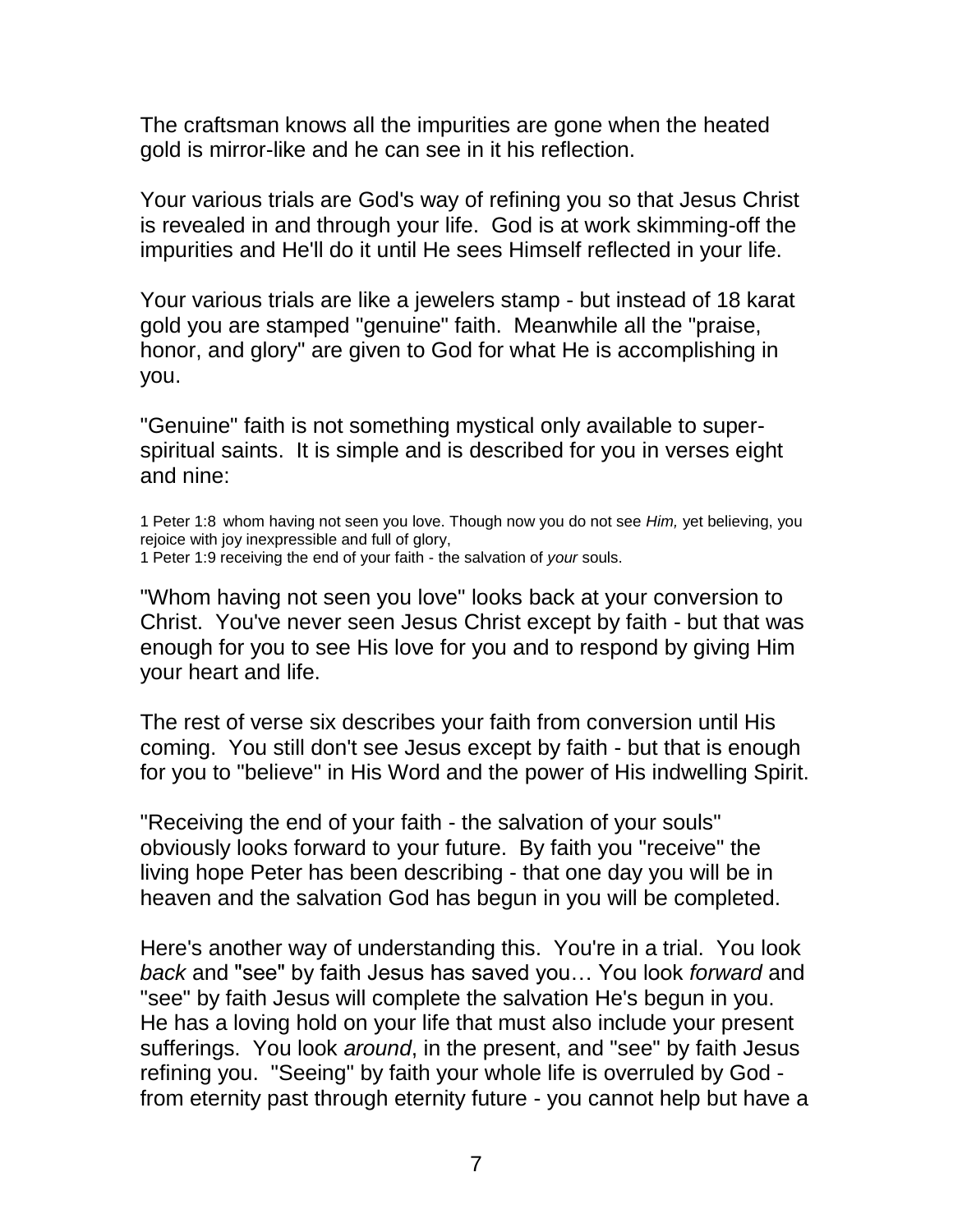deep inner spiritual "joy" that is too heavenly to ever totally express in words but nevertheless reveals something of the heavenly "glory" you are grounded upon.

OK… But again, the reality of my suffering and sorrowing still wants to undermine my faith. It's just hard being a scattered sojourner! So Peter offered one final perspective in verses ten, eleven, and twelve. He pointed out that suffering is not a strange thing but something to be expected and maybe even envied.

1 Peter 1:10 Of this salvation the prophets have inquired and searched carefully, who prophesied of the grace *that would come* to you,

1 Peter 1:11 searching what, or what manner of time, the Spirit of Christ who was in them was indicating when He testified beforehand the sufferings of Christ and the glories that would follow. 1 Peter 1:12 To them it was revealed that, not to themselves, but to us they were ministering the things which now have been reported to you through those who have preached the gospel to you by the Holy Spirit sent from heaven - things which angels desire to look into.

The Old Testament prophets discovered that the Messiah they were writing about would first of all suffer and then His glory would follow. They knew that their words would find their fulfillment in the future - to a people blessed to live in an age of "grace" who would fully understand their message.

**This** is that age of grace; **you and I** are those people! The "Holy Spirit [was] sent from heaven" on the Day of Pentecost and now even the least disciple of Jesus, the newest convert, is in a better position than the greatest Old Testament prophet. Even God's "angels" are amazed at what God is doing in our lives. The words "desire to look into" mean they watch with delightful curiosity as you realize the fullness of your blessings. "Look into" can be translated *peep*… *Peeping angels!*

Jesus would first of all suffer and then His glory would follow. The pattern seen in His life is the pattern for your life. Your suffering is **not** a sign that God has betrayed or abandoned you. On the contrary, it is a sign of your fellowship with Him and of the glory you can expect when you enter His presence in heaven. It is to be envied.

As we continue through Peter's letters we will note that "suffering" is mentioned fifteen times using eight different words to describe your